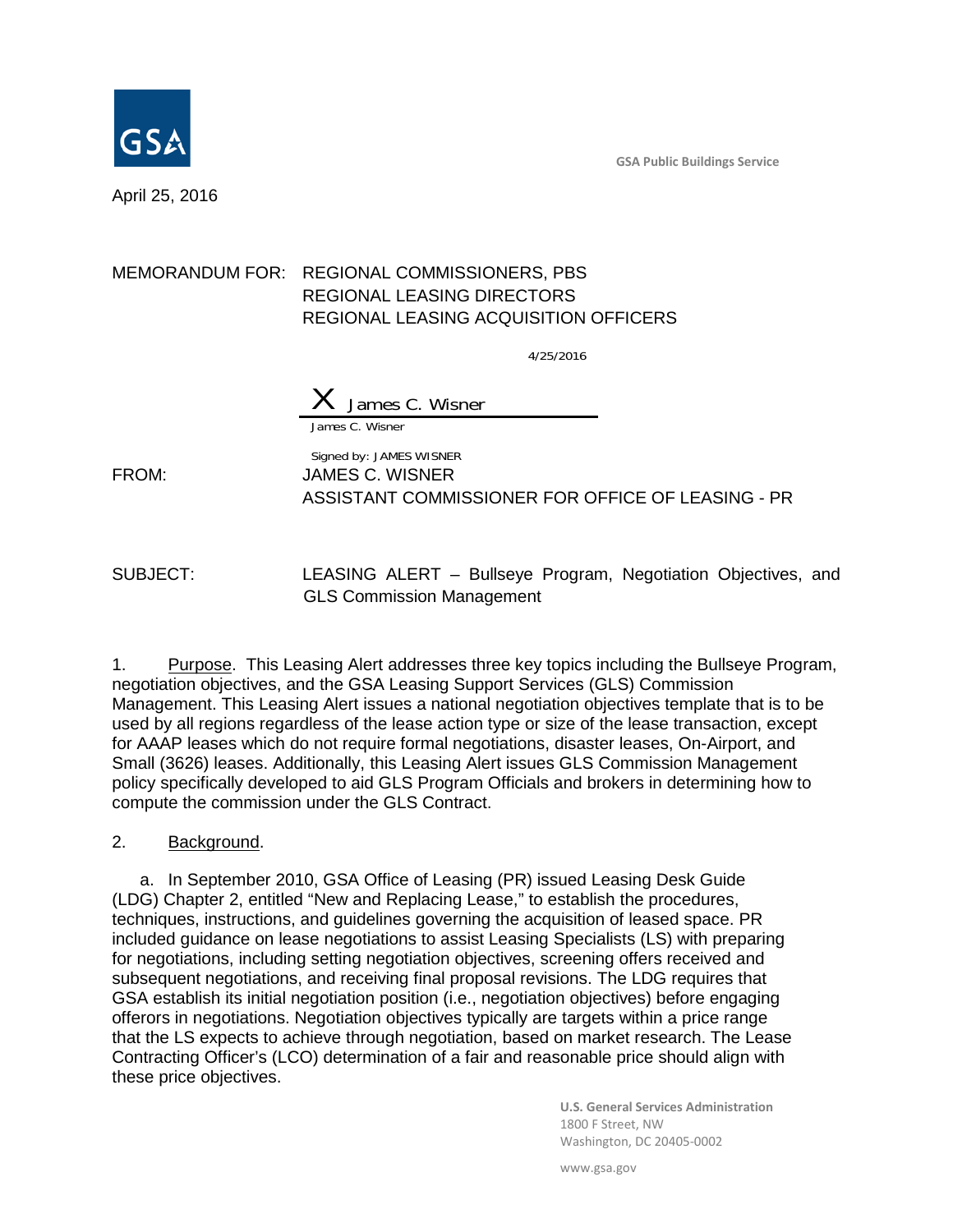b. On May 29, 2012, PR issued guidance from Chris Wisner in an email to the regions to establish consistent implementation and application of the Bullseye Program across all regions. As part of the this guidance, PR provided a negotiation objectives template that could be used as an alternative to the negotiation objectives template found in LDG Chapter 2.

c. On July 2, 2013, PR issued a Market Research Analysis and Negotiation Objectives template for the Succeeding Lease Model. This template captures market research information obtained through such means as FedBizOpps responses, CoStar reports, and regional listing files.

d. On September 30, 2015, PR awarded the third generation of the National Broker Contract, known as GLS. This contract includes a new commission structure known as the Standard and Best Value Commission. GLS and its administration are designed to create consistency for Commission Management across the regions by incorporating a standard template for negotiation objectives. The success of GLS is dependent on the brokers negotiating competitive lease rates through full utilization of the Bullseye Program, standardized negotiation objectives, and guidance for determining the GLS Best Value Commission.

e. Today, PR is clarifying the processes relative to the Bullseye Program, issuing a standardized negotiation objectives template, and providing guidance on Commission Management for GLS projects.

3. Effective Date. This Leasing Alert is effective as of the date of issuance unless modified, canceled, or reissued.

4. Cancellation.

a. Guidance for Bullseye Program (sent via email by Chris Wisner on May 29, 2012).

b. Market Research Analysis and Negotiation Objectives template found on PR's Google site.

5. Applicability. This Leasing Alert is mandatory and applies to all GSA real property leasing activities.

6. Instructions and Procedures. This Leasing Alert, instructions, and attachments are effective for negotiation objectives and GLS task orders issued on or after the effective date of this Leasing Alert.

a. Bullseye Program

The Bullseye Program provides the regions with three products that will be discussed in more detail below. The first product is the Bullseye report which is completed during or after the requirements development stage, when a delineated area has been established, but prior to receiving offers. The second is the Pre-award Assessment which is completed prior to award using the lease offer terms from the Proposal to Lease Space, Form 1364. The third product is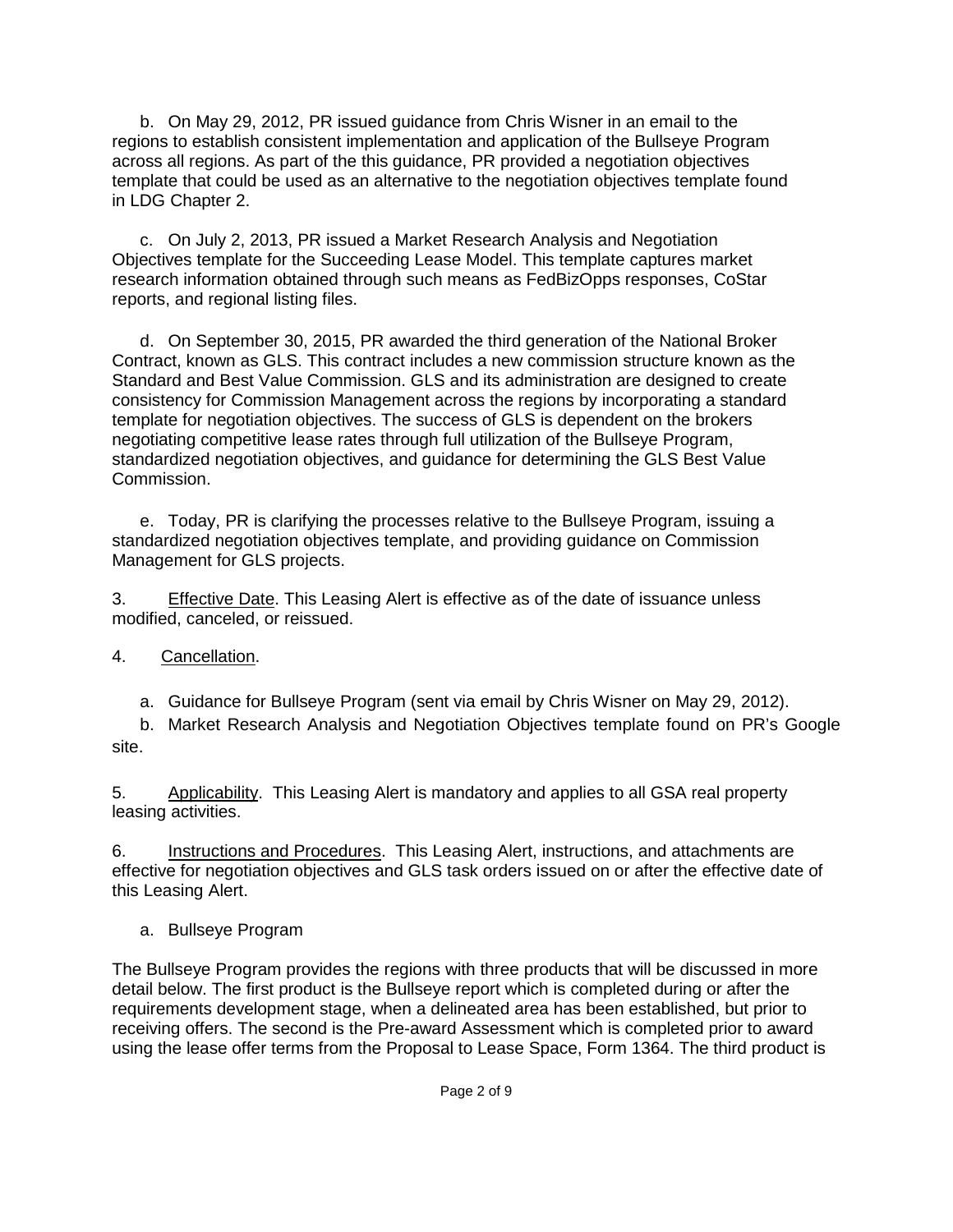the Post-award Assessment, also known as the LCRM Assessment, which is completed following lease award and is triggered by a new finalized OA in OA tool.

## 1. Bullseye report

The Bullseye report is a market report provided by the Bullseye national team to regions specifying market rates, characteristics, and dynamics for the project delineated area. The Bullseye report utilizes data from REIS, CBRE Economic Advisors, and CoStar, when available. The report contains a Bullseye target developed by averaging asking full service rental rates. It identifies TI concessions and expected number of months of free rent as provided by REIS. The purpose of the Bullseye report, including the Bullseye target, is to assist the LCO, LS, or broker with developing and establishing appropriate negotiation objective goals.

The Bullseye report is completed after requirements are finalized when a delineated area has been established, but before receiving offers. The Bullseye report is required for all lease transactions in REIS major markets (to find REIS major markets, use the GIS Mapping Tool on the Bullseye website). The only exceptions are for on-airport projects and projects that are less than 75 percent office space. A Bullseye report is not available for these locations and space types even if located in a REIS major market.

A Bullseye report is requested through either GREX or the SharePoint/Google Drive sites. For new, new/replacing, succeeding, or superseding leases, the requestor will be prompted with a task in GREX to initiate a Bullseye report. The Bullseye report task will appear once the user completes the requirements development tasks in GREX. The Bullseye report task will stay in the user's GREX queue until completion of negotiation objectives. The Bullseye national team will receive notification through GREX that a request for a report has been submitted. The national team will complete the Bullseye report, to include a Bullseye target, and the requestor who initiated the request will receive notification that the report is complete.

For projects not prompted in GREX for a Bullseye report (e.g., extensions, renewals, AAAP leases, leases less than 2,000 RSF, and lease terms less than 36 months), the LCO, LS, or broker will instead need to upload the project details to the SharePoint/Google Drive sites in order for the national team to generate a Bullseye report.

Whether requesting a Bullseye report through GREX or the SharePoint/Google Drive sites, there are mandatory fields that the national team needs in order to complete a Bullseye report with a Bullseye target. These include the project number, size of lease (RSF), lease action (e.g., new, new/replacing, succeeding, etc.), delineated area (street boundaries preferred), term (both full and firm), indication whether LEED is required, parking requirements (type and total space count), and any other items which may specifically influence the rental rate (e.g., must not be located on the ground level, seismic requirements, security setbacks, etc.). Missing any of these key pieces of information may prevent the national team from completing a report or provide a Bullseye target. The report is usually completed and returned to the requestor within two weeks of the original request.

## 2. Pre-award Assessment

The Pre-award Assessment is an approved template that measures a lease offer prior to lease award in REIS major markets. This Pre-award Assessment is completed prior to award using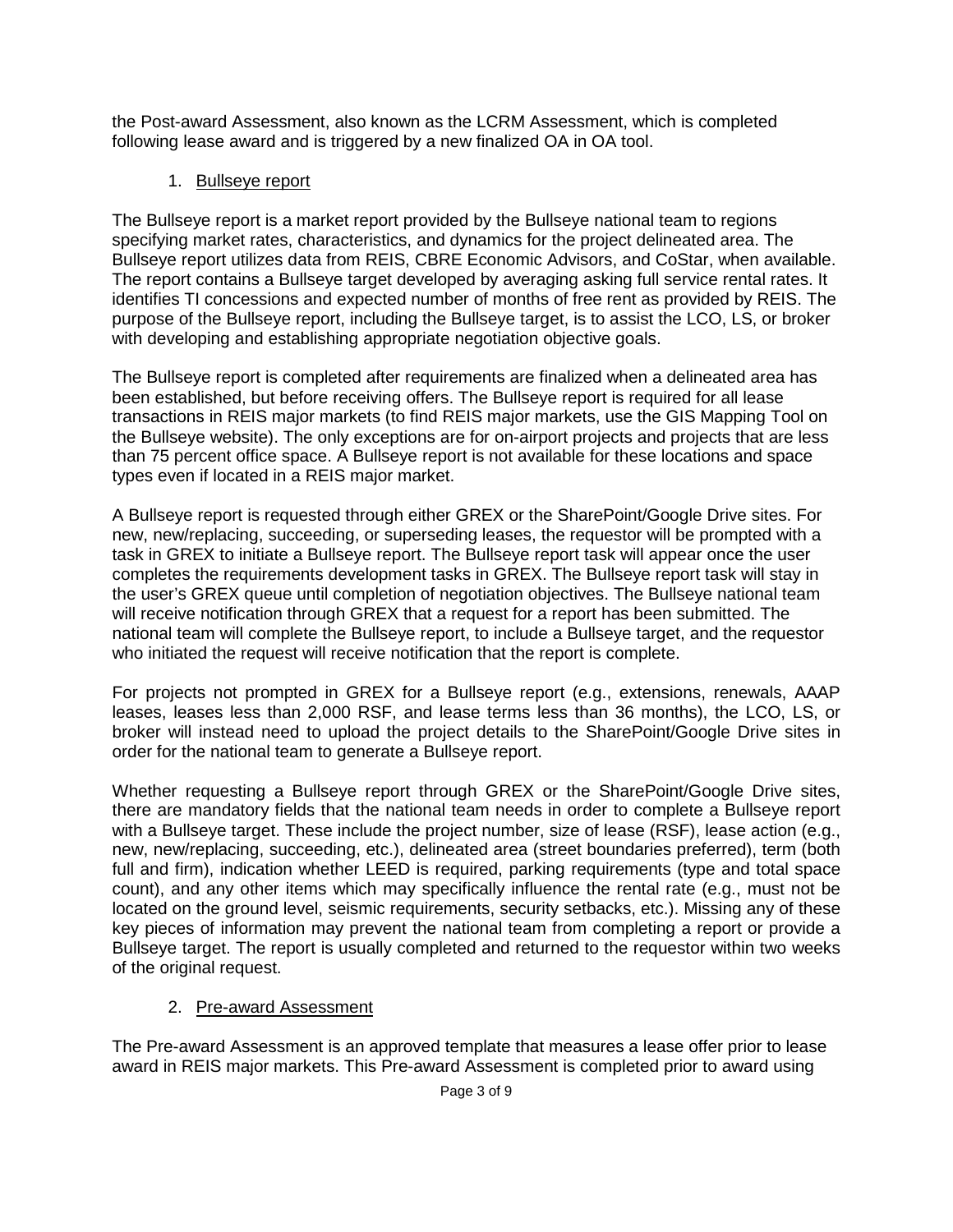information from an offeror's Proposal to Lease Space, Form 1364. It compares the lease offer to a market average lease according to a certain set of assumptions. The analysis will compare the net present value (NPV) of the lease offer cashflows (including TI, parking, concessions, etc.) to the NPV of a market average lease cashflows (including TI, parking, concessions, etc.).

The Bullseye report will be used to generate the market average lease cashflows on the Preaward Assessment. If there is no Bullseye report, the Pre-award Assessment will only use the latest REIS components to generate the market average lease cashflows.

There is no requirement for the LCO, LS, or broker to submit a request to the Bullseye national team to complete a Pre-award Assessment. It is an optional template provided to the regions by the national team to assist with comparing a lease offer to market. Although not mandatory, the national team stands ready to complete Pre-award Assessments if so requested. The regions have the ability to use the template themselves to complete their own Pre-award Assessments without requesting the national team's assistance. If an LCO, LS, or broker wants to request a Pre-award Assessment from the national team for their project once they have the terms of the lease offer in-hand, the request should be made by visiting the Bullseye SharePoint/Google Drive sites. Initiating a Pre-award Assessment request through the SharePoint/Google Drive sites will send an email to the national team for them to complete the request.

#### 3. Post-award Assessment (LCRM Assessment)

The Post-award Assessment, also known as the LCRM Assessment, is GSA's official assessment comparing the final lease award amounts to that of a market average lease. The Post-award Assessment (LCRM Assessment) is done after lease award and is triggered by a new finalized OA in OA tool. The Post-award Assessment (LCRM Assessment) looks similar to the Pre-award Assessment but is instead populated with the final lease award amounts, as opposed to the lease offer amounts. In many situations, the final lease award amounts may be the same as the lease offer amounts if nothing has changed, in which case the Pre-award and Post-award Assessments will essentially be the same. The Post-Award Assessment is done to track the internal Blueprint measure which sets a national target for leases to either be a certain percentage below market, or a certain percentage of leased transactions below market. After comparing GSA's leased costs to market at the transaction level, the results are aggregated up to the regional and national levels and reported to OMB.

The Post-award Assessment (LCRM Assessment) is completed for all lease transactions where an award occurs in a REIS major market. The exceptions to this are on-airport leases or space with less than 75 percent office space. Similar to the Bullseye report, these actions do not qualify for a Post-award Assessment (LCRM Assessment) even if located in a REIS major market. The LCO, LS, or broker are not required to submit a request for a Post-award Assessment (LCRM Assessment); instead, the Bullseye national team will automatically generate a Post-award Assessment (LCRM Assessment) when triggered by a new finalized OA in OA tool.

The Post-award Assessment (LCRM Assessment) contains a certain set of assumptions. These assumptions are: 1) Escalation of the market rent; 2) Escalation of GSA's operating expenses; 3) Discounting the cashflows on both the final lease award and the market average lease; 4) Warm-Lit shell adjustment for new and new/replacing leases (e.g., tenant moved to a new block of space, new building, etc.); and 5) Free rent component, where indicated for new and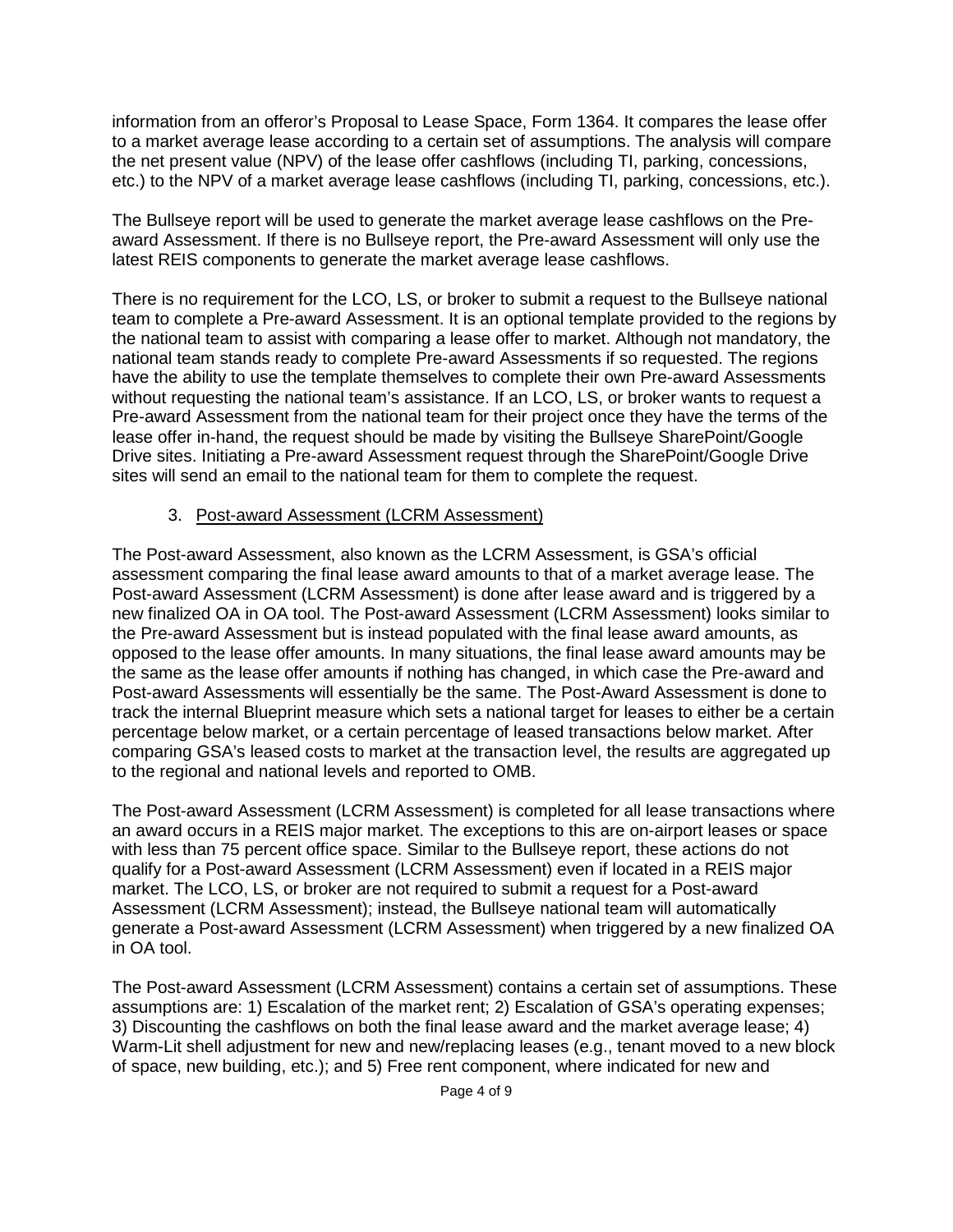new/replacing leases (e.g., tenant moved to a new block of space, new building, etc. ). The list of assumptions and methodology can be located on PBS Insite under the Leasing Metrics and Analysis page.

All Post-award Assessments (LCRM Assessments) for any given month will be posted in the Bullseye SharePoint/Google Drive sites no later than the 10th of the following month. Regions will then have two weeks after the Post-award Assessment (LCRM Assessment) is posted to adjudicate any issues before the assessment becomes final. The latest LCRM results will be posted to PR's Insite page by the 28th of each month.

b. Negotiation Objectives

This Leasing Alert issues a standardized negotiation objectives template, and it is required to be used for all projects regardless of size or procurement type (except for AAAP leases, disaster leases, On-Airport, and Small (3626) leases) to ensure national consistency in developing negotiation objectives. Additionally, a national template is needed, as discussed further below, to ensure that GLS Commission Management is administered consistently across all regions for all broker projects.

Before engaging offerors in negotiations, GSA must establish its initial negotiation position. Negotiation objectives are target rental rates, within a stated range which the LCO, LS, or broker expects to achieve through negotiation, based on market research. This range should be kept within a reasonable margin and should not be so wide as to limit its usefulness. The Bullseye report discussed above is a good source to assist the LCO, LS, or broker with setting appropriate negotiation objectives (so long as the lease action occurs in a REIS major market). Ultimately, the LCO's determination of a fair and reasonable price should align with the targets in the negotiation objectives template. As such, the LCO is required to approve and sign the negotiation objectives template regardless of who may prepare it (e.g., LS or broker).

Negotiation objectives are required for the overall lease transaction, as well as specific to each rental component of the offers received (e.g., operating costs, TI, shell, etc.). With the LCO's approval, negotiations can be conducted on behalf of the Government by the LS or broker. On projects tasked to the broker, the broker will prepare the negotiation objectives. On in-house projects, the LS may prepare the negotiation objectives. Both the preparer (LS or broker) and the approver (LCO) must sign. The LCO, LS, or broker negotiates the rental price for the initial term, any renewal periods, and any other aspect of the offer as deemed necessary. Negotiations must be pursued with all Offerors that are within the competitive range.

The use of the negotiation objectives template is mandatory for all lease actions regardless of size or procurement type, except for AAAP leases which do not require formal negotiations, disaster leases, On-Airport, and Small (3626) leases. The negotiation objectives template has features which should aid the LCO, LS, or broker with preparing and completing it. First, in REIS major markets, the template automatically imports market information from REIS. Second, it allows for manual inputs intended for secondary, small markets, or for non-office space in any market. And, finally, the template streamlines the amount of time needed to complete it since many of the fields are auto-populated and calculated. Additionally, the GLS Regional Program Manager (RPM) will use the negotiation objectives template which will assist them in completing the GLS Best Value Commission Determination Tool as described in more detail below.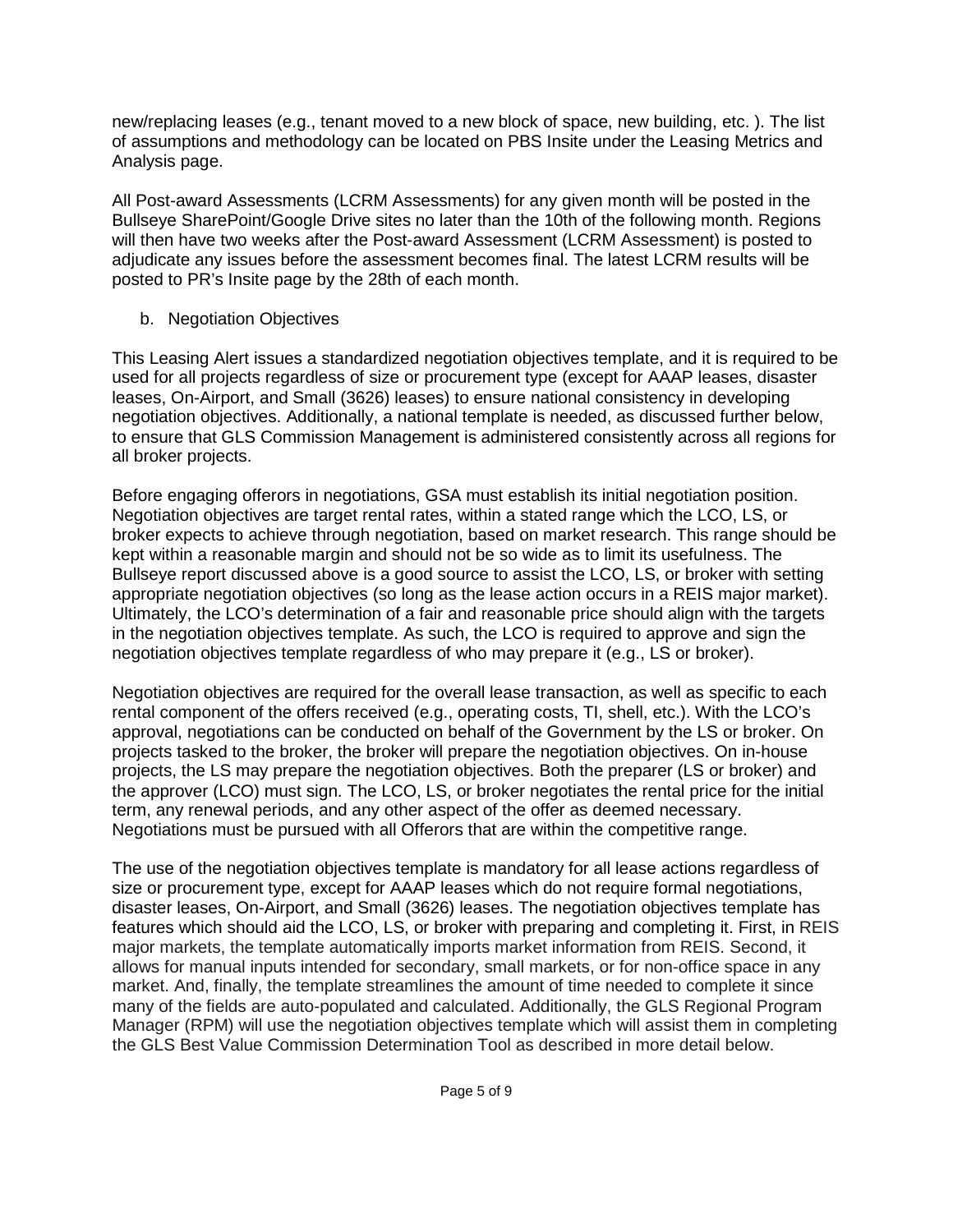When establishing negotiation objectives, the LCO, LS, or broker should use the Bullseye report, when applicable, to help with setting appropriate negotiation objectives. The Bullseye report, as discussed above, can be utilized as a tool to make informed leasing decisions on behalf of the Government, and can provide the necessary backup documentation to aid in negotiations with offerors. The report includes the rental rate range, Bullseye target, market concessions (i.e., tenant improvements and free rent), parking rates, etc., which then allows for the LCO, LS, or broker to complete the negotiation objectives template.

As discussed earlier, the Bullseye target rate itself does not represent the actual rate which, if achieved, guarantees that the lease will meet the LCRM measure. Instead, the Pre-award and Post-award Assessments will make adjustments to both the Bullseye target and anticipated (actual) lease rates as part of the comparative analysis as defined by the measure. The LCO, LS or broker should use these same adjustments, including market concessions, market escalations, and warm lit shell differential, to calculate individual target rental components such as shell or TI, and leverage such market information to achieve savings to the taxpayer. However, preparers are cautioned against equating the purpose of establishing negotiation objectives, which is to "establish the Government's initial negotiation position" and "assist in the contracting officer's determination of fair and reasonable price" with internal performance measures that are designed to track progress towards established organizational goals and objectives. While they are related; they are not the same.

When establishing negotiation objectives for projects where a Bullseye report is not available, the LCO, LS, or broker should rely on other sources to help set negotiation objective goals and complete the negotiation objectives template. These sources may include information gathered during the market survey, competing offers received in response to other recently-issued RLPs in the market, researching commercial sources (e.g., LoopNet, CoStar, etc.) to become familiar with the local market, regional appraiser's market intelligence, and recent GSA and private sector lease contract rental rates nearby. The negotiation objectives template allows for manual inputs by the LCO, LS, or broker.

c. GLS Commission Management

For GLS projects, the commission should be documented in accordance with the GLS Contract sections C 4.1.6., G.2.1 and G.2.2, and by using the determination tool described further below. To ensure consistency in the assessment of commissions for GLS task orders, this Leasing Alert provides the specific steps, and issues the GLS Best Value Commission Determination Tool, for assessment of the Standard and Best Value Commission, when applicable. The GLS Best Value Commission Determination Tool also aids the GLS RPM with determining whether the broker receives the Best Value Commission on broker projects.

The steps for the Commission Management of GLS projects is fully automated in the GREX system and evidenced by the policy herein:

1. Establishing Negotiation Objectives

The broker will utilize the standardized negotiation objectives template and provide it in accordance with the terms of the GLS Contract.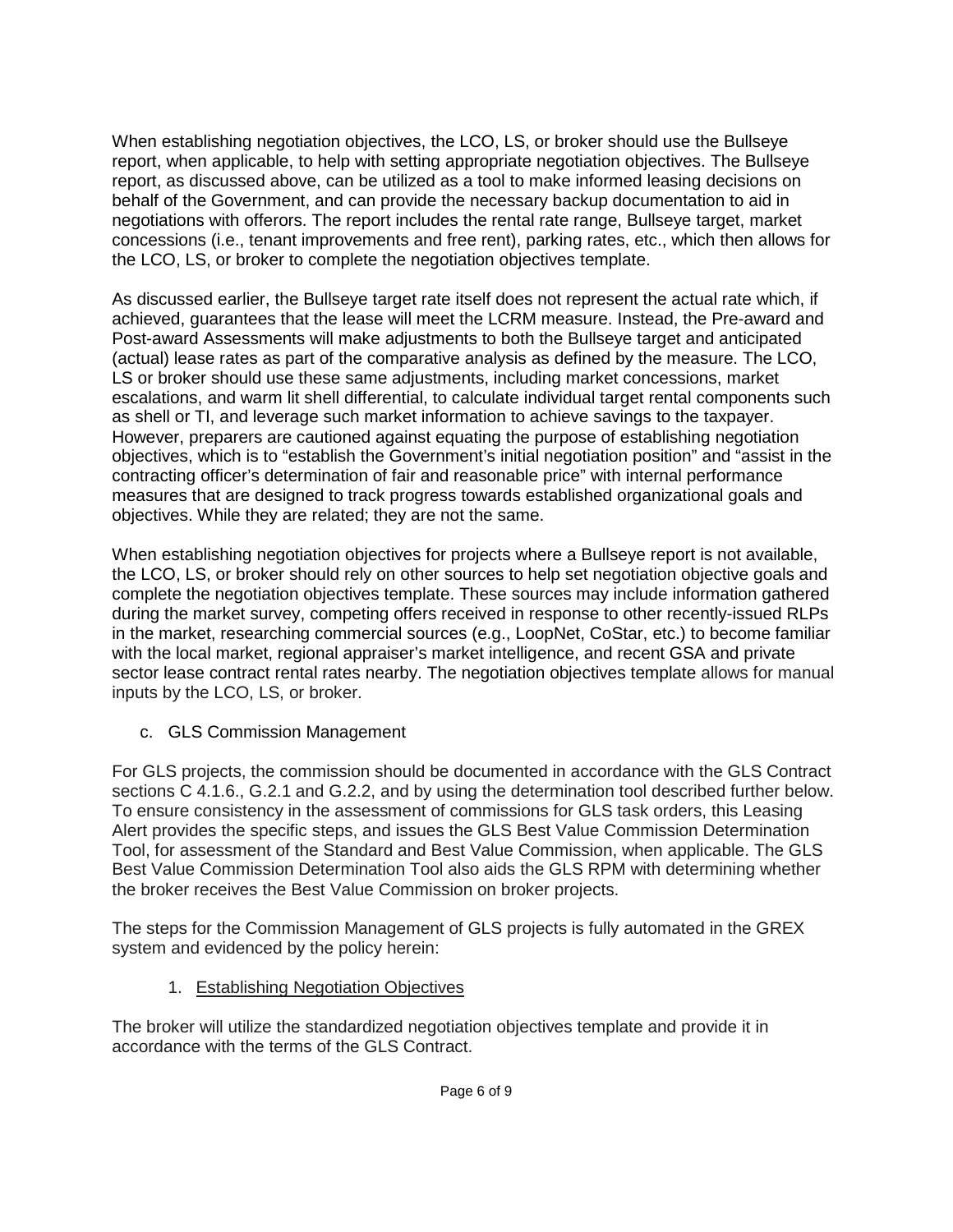#### 2. RLP Issuance/Commission Negotiation

This is handled in accordance with the terms of the GLS Contract.

### 3. Award/Commission Credit

To determine the successful offeror, the commission credit inputted shall be based on the Standard Commission as a lump sum in the Present Value Analysis (PVA). The Standard Commission credit is automated by the GREX system and captured based on the Zonal Contracting Officer's input. The portion of commission paid to the broker shall not be included in the PVA calculation, only the commission credit.

### 4. Determination of Standard or Best Value Commission

Once the apparent successful offeror is determined and following completion of the PVA, the Best Value Commission determination is conducted by the GLS RPM. The GLS RPM will review the broker's performance for the previous performance period. The broker must first have received a level 4 (very good) or better performance rating in all rating criteria for the previous rating period in order for the GLS RPM to complete the GLS Best Value Commission Determination Tool.

The GLS Best Value Commission Determination Tool is to be completed and signed by the GLS RPM as the official record for determining if the broker receives the Best Value Commission. The LCO and broker are free to use the tool in order to see the results of whether a Best Value Commission is achieved; however, it is the GLS RPM's duty and responsibility to complete and sign the determination tool as the official record. The GLS RPM will not complete the tool where the broker has not received a level 4 (very good) or better performance rating in all rating criteria for the previous performance period. If a level 4 or better is not achieved, the broker will not receive the Best Value Commission regardless of the results of the determination tool.

In accordance with the GLS contract, those on the RLP distribution list will receive the Broker Commission Agreement at RLP issuance. The Broker Commission Agreement indicates the full commission percentage for the lease transaction and specifies that the commission credit amount will be determined at a later date. Following the Present Value Analysis, the commission calculations will be handled by the Broker, COR, and the RPM within G-REX. The system will instruct the RPM on when to review the calculations for the possibility of the Best Value Commission using the Best Value Determination Tool and performance rating criteria. Once the commission calculations have been agreed upon by the Broker, COR, and RPM within G-REX, the commission credit and rent schedule can then be updated in the lease contract and then transmitted to the successful offeror for execution.

#### 5. Using the GLS Best Value Commission Determination Tool

- I. The GLS RPM will use the following: Data directly from the GSA Form 1364 or other final offer documentation, Bullseye data provided by PR, or the market midpoint of the approved and final negotiation objectives.
- II. If the broker is not performing Post-award services for a Module, TI should be excluded from the aggregate lease value calculation used as a basis to calculate the commission and the resulting commission credit.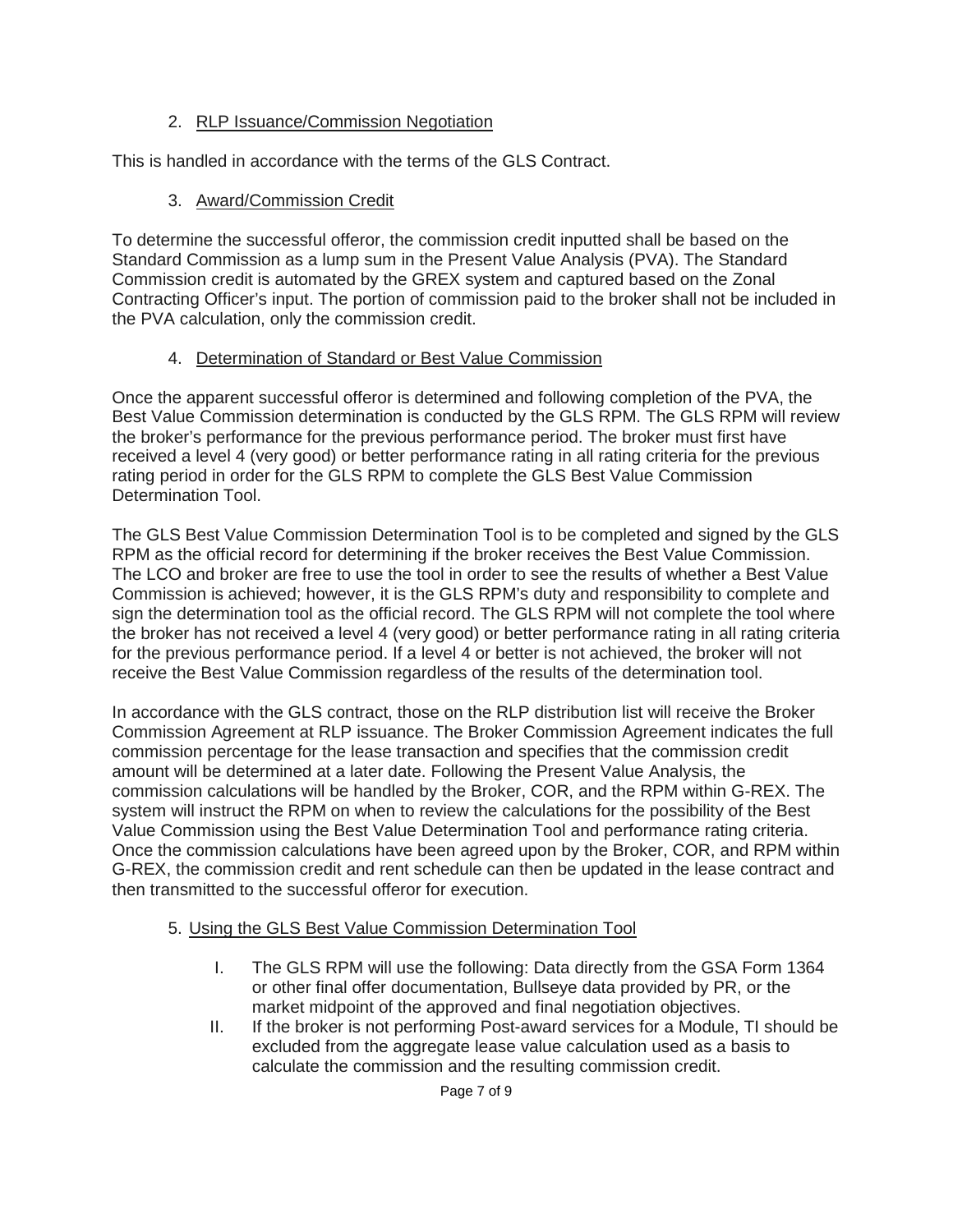- III. Include the proposed Best Value Commission in the determination tool.<br>IV. When no Bullseve report is provided the broker prepares the negotiation
- When no Bullseye report is provided, the broker prepares the negotiation objectives template establishing the market midpoint; however, it is the LCO's responsibility when signing the template to approve the market midpoint amount. The GLS RPM will then use the market midpoint, as approved by the LCO, to complete and sign the GLS Best Value Commission Determination Tool with the final results.
- V. If the broker does not meet the established criteria to earn the Best Value Commission, the broker shall instead receive the Standard Commission. See GLS Contract, section C 4.1.6., G.2.1 and G.2.2 [http://www.gsa.gov/portal/content/164547.](http://www.gsa.gov/portal/content/164547)
- 6. Final Documentation of the Commission

This is handled in accordance with the terms of the GLS Contract. See GLS Contract, section G [http://www.gsa.gov/portal/content/164547.](http://www.gsa.gov/portal/content/164547)

Attachment 1, Sample Bullseye Report

Attachment 2, Pre-award Assessment and Post-award Assessment (LCRM Assessment)

Attachment 3, Standardized Negotiation Objectives Template

Attachment 4, GLS Best Value Commission Determination Tool